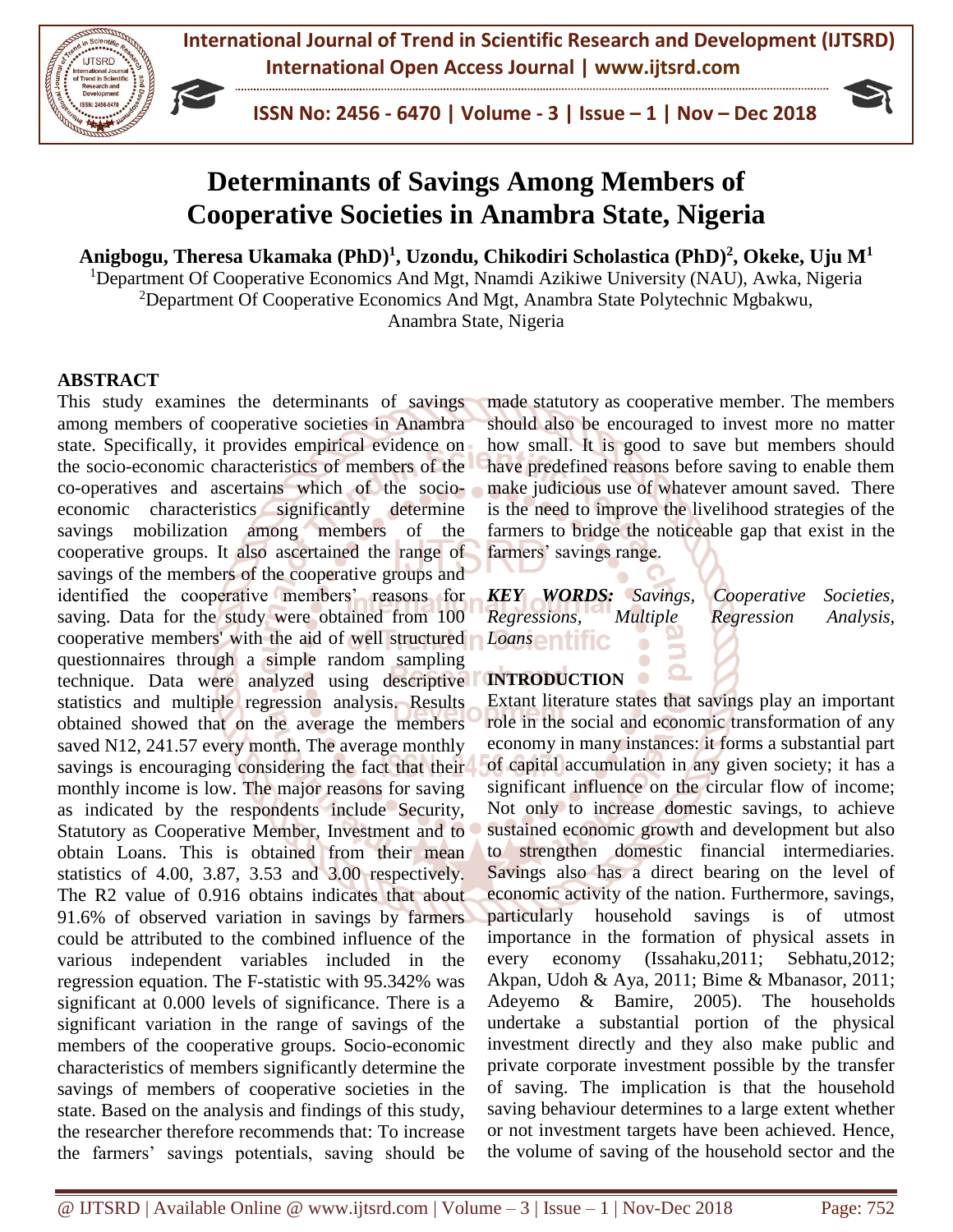form in which it is held is of crucial importance, as consumption reflects the efficiency of investment of saving (Issahaku, 2011).

At the microeconomic level, individual households save for different purposes: The rural and poor people in particular make sacrifices to ensure that they keep some reserves, especially for precautionary reasons and to protect themselves against risks such as sickness, drought and disease outbreak (Zeller et al., 1997; Bime & Mbanasor, 2011). Sebhatu (2012), notes that household save for reasons such as liquidity constraint or life cycle savings. In developing countries savings are important determinants of household welfare. On one hand, without savings, households have few other mechanisms to smooth out unexpected variations in their income, and so, shocks may create some problems of human capital accumulation at early ages. It is averred in the literature that the sustenance of household savings increases the possibility of future investment both at the micro and macro- levels in the economy. According to Akpan, et al (2011) economic theory postulates that households' saving is the difference between households' income and consumption. Household income is aggregate income a household earns from all sources in a particular period. Consumption on the other hand, is the total amount of goods and services that is consumed by households during a particular period. Thus, higher savings lead to capital accumulation and hence economic growth.

Saving mobilization as postulated by economic theories is determined by a number of factors. Some major hypotheses in studying private savings include the Permanent Income Hypothesis of Friedman and Ando and Modigliani's Life Cycle Hypothesis. Friedman differentiates permanent and transitory components of income as determinants of savings (Nwankwo, Ewuim &Asoya, 2013). Permanent income is defined in terms of the long time income expectation over a planning period and transitory income is the difference between actual and permanent income. There are many empirical studies on the permanent income hypothesis in the literature as shall be examined later. Ando and Modigliani in their hypothesis, individuals spread their lifetime consumption over their lives by accumulating savings during earning years and maintaining consumption levels during retirement (Nwankwo, Ewuim & Asoya, 2013). The empirical studies are concerned with the effect of demographic factors, such as age groups

.Adeyemo and Bamire (2005) states that the amount that individual farmers could save also depends on a number of factors such as income and family size. According to Ijere (1998), credit mobilization in Nigeria, as in many developing countries is predicated on many interrelated factors, Chief of which are the economic situation of the country, the organizational structure of public and private credit institutions and the availability of investment opportunities. Saving depend, to a great extent on the volume of peoples income. The import here is that the identification of the factors that influence savings accumulation is imperative for mobilizing saving for sustainable economic and social transformation.

Cooperative societies have been closely identified with provision of financial services in the rural sector. Since its inception, cooperative in Nigeria has been viewed as a veritable tool for national development particularly in the area of socio-economic development of rural areas. Cooperative societies are organized or formed to accomplish one or more functions, including production, purchasing, supplying, marketing and provision of financial services to the members among others. It is therefore not surprising that so much emphasis is being placed on the efficacy of cooperatives as a welfare intervention tool (Nwankwo, Ewuim & Asoya, 2013).

#### **Statement of the Problem**

neni

Despite the role of saving to social and economic transformation in an economy, arguably, individual households in Nigeria sill have very low propensity to save which has made them remain in poverty. Nigeria is still ranked as one of the countries with a large number of poor people in the world. A greater percentage of the population earn income below one US dollar per day (Transpiracy International, 2012). Affirming this, Sanusi (2010), using the poverty rate as a proxy for growth, posits that 70 percent (105 million) of Nigerians live below the poverty line, up from 54 percent in 2010. This is a glaring paradox and sometimes subtly comprehensible that a country blessed by nature is ranked among the league of top, poverty stricken nations in the world. Following the pioneering work of Keynes in 1934 which defines savings as a linear function of income and the first major breakthrough in savings literature is the permanent income hypothesis of Friedman which identifies income as a major determinant of savings. Arguably, when income level of an individual is low his marginal propensity to save automatically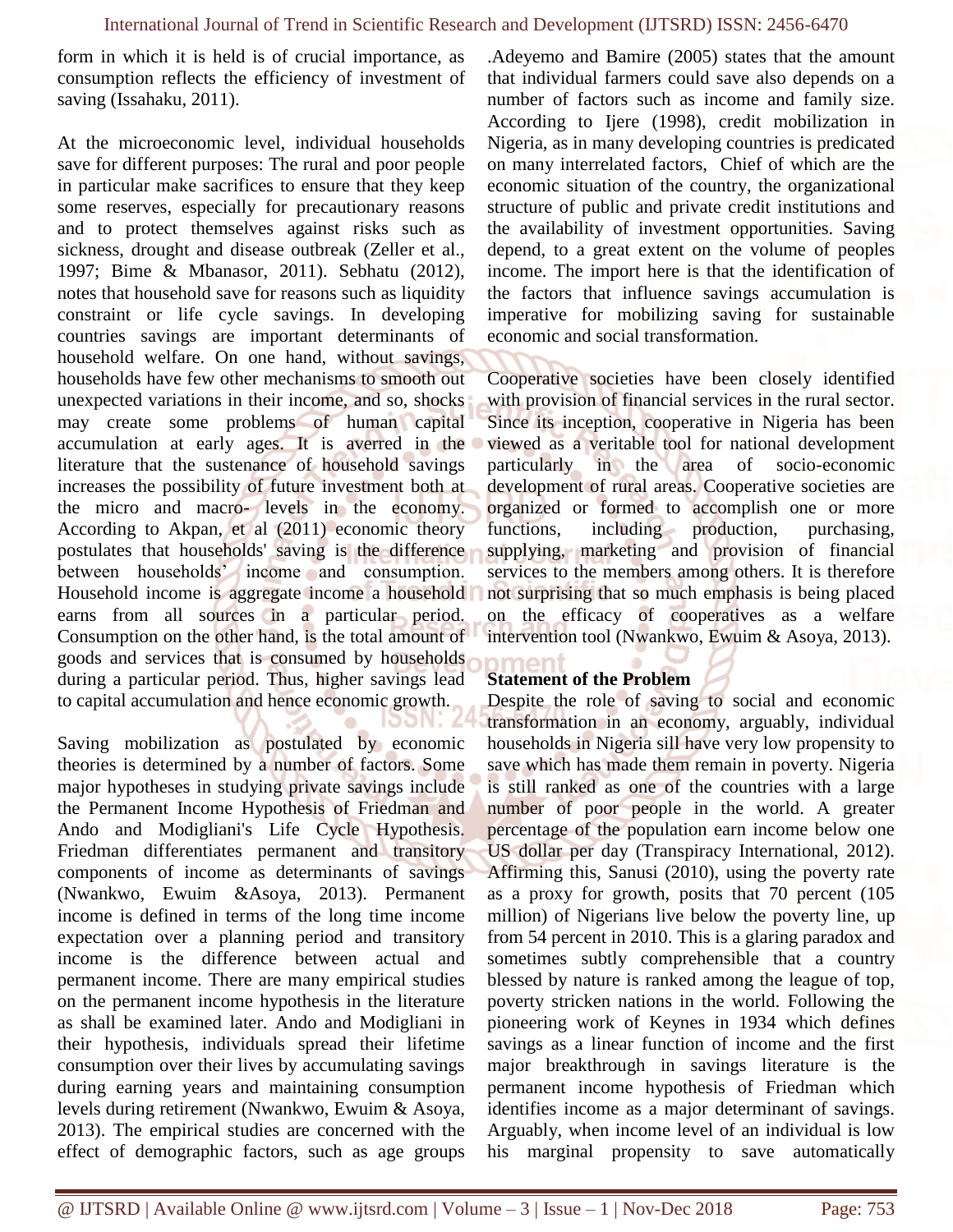becomes low. That is, where he even saves at all. Extant literature (Osaka, 2006; Uneze, 2013; Brata,1999; Issahaku,2011; Sebhatu,2012; Akpan, Udoh & Aya, 2011; Bime & Mbanasor, 2011; Adeyemo & Bamire, 2005) is replete with factor that influence individual household saving with some similarities and variations in their findings. For example, Issahaku,2011 in his study found that age composition and assets do not have a significant effect on saving. The factors that drive household investment are occupation, expenditure, assets and saving. While the study of Uneze, 2013 revealed age of household head and value of Assets part of the significant variables affecting deposit mobilization in cooperatives by farmers in the group lending scheme. In Nigeria, with the mushrooming of various platform for mobilizing savings - formal and informal - Cooperative groups have been identified to serve as useful instruments and as avenues for saving and extension of credit facilities as these informal financial institutions are mostly preferred by farmers and non farmers in both the rural and urban areas due to easy accessibility, smallness of scale, and informal nature of transactions. However, savings mobilization rates have generally remained very low in the subsector (see Tesfamariam, 2012; Uneze, 2013). The study of Uneze, 2013 revealed that significant variables affecting deposit mobilization in cooperatives by farmers in the group lending scheme were value of Assets, off farm income, age of household head, level of farm diversification and total value of farmer's loan. Thus warranting an empirical probing among members cooperative groups to reaffirm some of the social and economic factors included in his model and also ascertain other social and economic factors influence savings. Given that, it is still in doubt as a result of paucity of empirical literature on what factors actually determines household savings mobilization among members of cooperative groups Anambra state.

# **Objectives of the Study**

The main objective of the study is to examine the determinants of savings among members of cooperatives in Anambra State. Specifically, the study intends to:

- 1. Ascertain the amount of savings by members with the aim determining their savings potentials.
- 2. Examine the influence of socio-economic characteristics of members of cooperatives on the amount the amount of savings mobilized.

3. Ascertain the reasons for saving by cooperative members.

#### **Statements of Hypotheses**

The following hypotheses which are in null forms are intended to guide the course of the study:

- **Ho<sup>1</sup> :** There is no significant variation in the savings of the members of the cooperatives.
- **Ho<sup>2</sup> :** The socio-economic characteristics of members of cooperatives significantly determine the amount the amount of savings mobilized.

#### **Empirical Review**

The role of savings in economic development is very important and it can be described as a driving force necessary for economic growth. Economic theory postulates that capital accumulation is the prerequisite for both economic growth and development. Savings is influenced by individual habits. The saving habits of a person is measured by his or her marginal propensity to save which is in turn is determined by the disposable income and the marginal propensity to consume, which is in turn determined by a number of factors (Bime and Mbanasor, 2011). To further understand the determinant factors of savings, a number of empirical literatures are reviewed to unearth the various perspectives.

Bime and Mbanasor (2011) examined the socioeconomic determinants of informal savings amongst vegetable farmers in the North West Region, Cameroon. Data for the study were obtained from 180 farmers with the aid of well structured questionnaires through a multistage sampling technique. Data were analyzed using descriptive statistics and multiple regression analysis. Results obtained showed that vegetable farmers were on the average 36 years with average household size of 7. Average farm size of 0.5 ha cultivated indicates small nature of holdings. Results from the multiple regression analysis showed that interest paid, farm size, income, education and distance were positively significant while gender, age and household size were also significant and negative. Issahaku (2011) adopted a microeconomic approach of estimating the determinants of financial saving and investment in one of the most deprived district capitals in Ghana, the Nadowli in the Nadowli District of the Upper West Region. Two separate multiple linear regression models were fitted for saving and investment. The Paper found that there is the propensity to save and invest in Nadowli in spite of low income. Whereas the levels of income,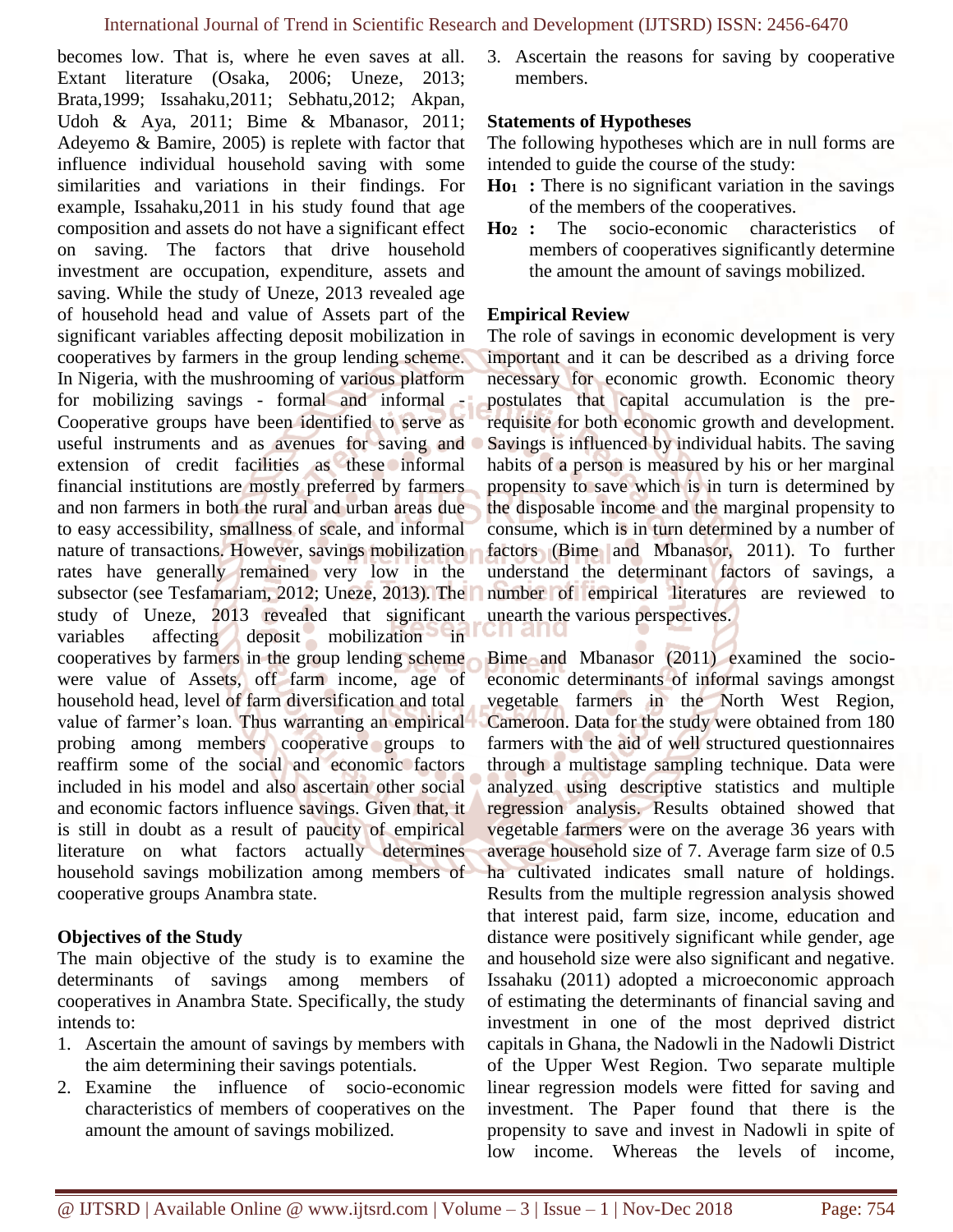educational status, occupation, have positive influence on saving, the number of dependents exerts a negative influence on saving. The paper found that age composition and assets do not have a significant effect on saving. The factors that drive household investment are occupation, expenditure, assets and saving. Adeyemo and Bamire (2005) examined the pattern of saving and investment among four hundred cooperative farmers in south-western Nigeria. Data were collected using structured questionnaires. Data were analysed using descriptive statistics and multiple regression technique. Results show that cooperative farmers in south-western Nigeria are mostly males, literate and of average age of 47 years. About 40% of total capital borrowed was expended on farm work and mean annual total investment was N75, 043.00, with cooperative farmers earning more than 3 times the investment made. Average annual savings was N31, 572.00 and this increased in proportion to annual incomes in the area. However, the unavailability and inadequacy of credit was a major problem of the farmers. Different factors influenced cooperative farmers' saving and investment patterns. Income, loan repayment and amount of money borrowed were significant variables that influenced saving patterns while the fund borrowed significantly influenced investment patterns. Sebhatu (2012) investigated the determinants of saving behaviour of cooperative members in Tigrai region of Ethiopia. The data for the study was obtained from randomly selected 120 rural household savers from eight financial cooperatives. The empirical analysis, using multiple regression model shows that gender, household income, amount of loan borrowed and year of cooperative membership significantly raise household savings.

Akpan et al (2011) carried out a study to determine factors that affect household saving of rural agrobased firm workers in the south-south region of Nigeria. Two-stage least squares method of simultaneous equation model was used in the analysis. Cross-sectional data were collected from 250 randomly selected workers of five agro-based firms in the study areas. The results of the analysis revealed that income, tax, job experience, education, family size and membership of a social group influence saving attitude of workers. Nwankwo, Ewuim and Asoya (2013) assessed the effect of cooperative on the savings behaviour of members. The study was carried out in Oyi LGA with data from 195 randomly selected members of credit cooperatives. Analysis of data was with descriptive statistical tools such as mean, tables,

and frequency counts. Also a multiple regression model was utilized to assess determinants of savings behaviour. Results from the study show that cooperative membership impacted positively on the savings behavior of members. Findings show that older members had more savings than newer members. Although the marginal propensity to save (MPS) was a 9.3%, it was significant since it showed that rural dwellers were capable of saving in cash. Moreover most of these savings were made through the savings mechanism of cooperatives. Length of membership in cooperative was also found to be an important determinant of savings thus confirming that the older one is in the cooperative, the more he is likely to save. Brata (1999) examined Household Saving Behaviour: The case of rural industry in Bantul. Using an econometric model of life-cycle theory, this study also found that household saving was determined by household's income, both of education level and sex of the industry holders, and the varieties of industries. Uneze (2013) examined how the socio-economic factors of farmer-members of cooperative in agricultural group lending scheme influence their abilities to make financial savings with their cooperatives. The study was conducted in Anambra State, Nigeria. Frequency distribution, percentages and means were descriptive statistics used in analyzing data. The lead function from regression analysis showed that 43.08 percent of the total variation in deposit mobilization was explained by the 10 socio-economic variables included in the model. The significant variables affecting deposit mobilization in cooperatives by farmers in the group lending scheme were value of Assets, off farm income, age of household head, level of farm diversification and total value of farmer's loan. More so, the study found that the financial savings mobilized by farmer-members within their cooperatives were meagre averaging N1595 and made usually for purpose of securing loans.

Pailwar, Kaur, Saxena and Nijhara (2010) examined the impact of membership of financial institutions on rural saving: a micro-level study in India. This micro study, aims at ascertaining the significance of financial institutions in mobilizing financial saving of rural/ semi-urban households. It is based on the primary data collected from full scale sample survey conducted in five villages and two suburban areas of National Capital Region, India. A hierarchal regression carried out on this data identified that the membership of financial institutions, specifically that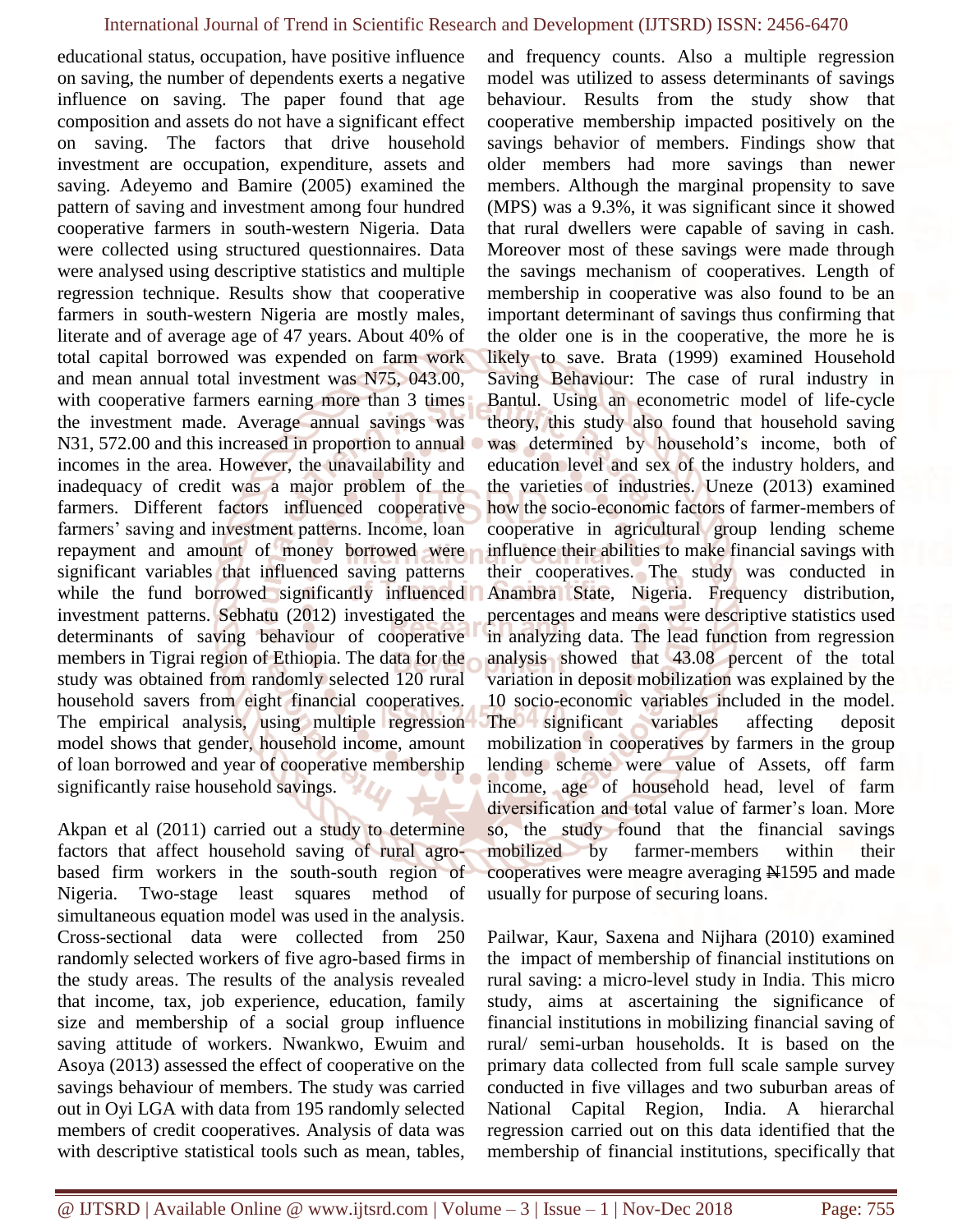of banks, insurance and informal financial institutions explains significant proportion of the variation in the rural household financial saving.

Empirical studies by researchers to determine factors affecting saving behaviour and volume of savings of rural households have been reviewed. The empirical literatures reviewed placed more emphasis on determinant factors affecting saving behaviour. In other words, majority of the study focused on factors that influence the decision of individual households to save or not to save and their investment pattern. A good number of the studies were carried out side the shores of this country. However, similar studies like the work of Nwankwo et al (2013)- was limited in scope to a local government- and Uneze (2013)- was inadequate for generalization, thus suggesting the lack of adequate empirical studies on determinants of savings mobilization. This study fills a gap in the literature by investigating determinants of savings mobilization among Cooperative groups in Anambra State so as to validate and affirm factor affecting savings mobilization among Cooperative groups in Anambra State. Internation

#### **METHODOLOGY Area of Study**

This study will be carried out in three selected local government areas across the three senatorial zones in Anambra state. The local governments include: Anambra West in Anambra North Senatorial Zone; Idemili South in Anambra Central Senatorial Zone; and Orumba South in Anambra South Senatorial Zone.  $• • •$ 

 $\blacksquare$ 

Anambra West is a Local Government Area in [Anambra](http://en.wikipedia.org/wiki/Anambra) State, South-East Nigeria. Towns that make up the local government are Ezi Anam, Ifite Anam, Nzam, Olumbanasa, Oroma-etiti, Umueze-Anam, Umuenwelum Anam. Anambra west is located in the western part of Anambra state. Its local government headquarters is Nzam (Wilkipedia, 2012).

Idemili South Local Government - Idemili south is a local government area in Anambra state, south-east Nigeria. Towns that make up the local government are Akwaukwu, Alor, Akwa-ekiti, Nnobi, Nnokwa, Oba, and Ojoto. Idemili south local government is one of the 21 local government area that make up Anambra state. It was created out of old ldemili local government in 1996 with the headquarters at Ojoto. It derives its name from Idemili River which has its

source at Nri through Nnobi, Obosi and emptied in the Niger River. Idemili south is geographically bounded in the north by Idemili north local government area, in the west is Ogbaru local government area, in the south by Ekwusigo local government area while by east is Nnewi north local government and Anaocha local government. The inhabitants of Idemili south local government are predominantly traders and farmers. They speak common languages known as Igbo and English languages (Anambra, 2012).

Orumba South is a Local Government Area in [Anambra](http://en.wikipedia.org/wiki/Anambra) State, south-East Nigeria. [Umunze](http://en.wikipedia.org/wiki/Umunze) is the headquarters of Orumba South. Other towns that make up the local government are Akpu, [Umuomaku,](http://en.wikipedia.org/wiki/Umuomaku) Eziagu, Ezira, [Ubaha,](http://en.wikipedia.org/w/index.php?title=Ubaha&action=edit&redlink=1)Ihite, Nkerehi, [Nawfija,](http://en.wikipedia.org/wiki/Nawfija) Ogboji, [Ogbunka,](http://en.wikipedia.org/wiki/Ogbunka) [Owerre-Ezukala,](http://en.wikipedia.org/w/index.php?title=Owerre-Ezukala&action=edit&redlink=1) Agbudu, Onneh, [Isulo,](http://en.wikipedia.org/w/index.php?title=Isulo&action=edit&redlink=1) Alaohia,Obuluhu,Uhuala,Ubaha akwaosa,Akata, Enugwu-Umuonyia (Wilkipedia, 2012).

#### **Population of the Study**

The population of this study is made up of all the members of the registered Cooperative societies in the three (3) selected Local Government Areas. Anambra West L.G.A has 46 registered cooperative societies. **Of Trend in Idemili South L.G.A has 142 registered cooperative** societies; Orumba South L.G.A has 219 registered cooperative societies. All the societies have membership strength of 6165 (Cooperative Department, Ministry of Commerce, Industry and Tourisms, Awka). 0-047

#### **Sample Size and Sampling Technique**

Two cooperative societies were randomly selected from each of the three (3) selected local governments in the three (3) senatorial zones of the state, making a total of six (6) cooperative societies, with membership strength of one hundred and sixteen (116). Taro Yamain formula was used to determine a sample size of 89.

#### **Method of Data Analysis**

Data collected were analyzed through the use of descriptive and inferential statistical tools such as means and percentages as well as multiple regression technique of analysis. Objective 1 and 2 were analyzed with the use of descriptive statistical tools. While objectives 3 was analyzed with the use of mean, standard deviation. Hypothesis one was tested using regression model. Hypotheses 2 and 3 were tested using t-test statistics. The estimated model for determinants of savings mobilization among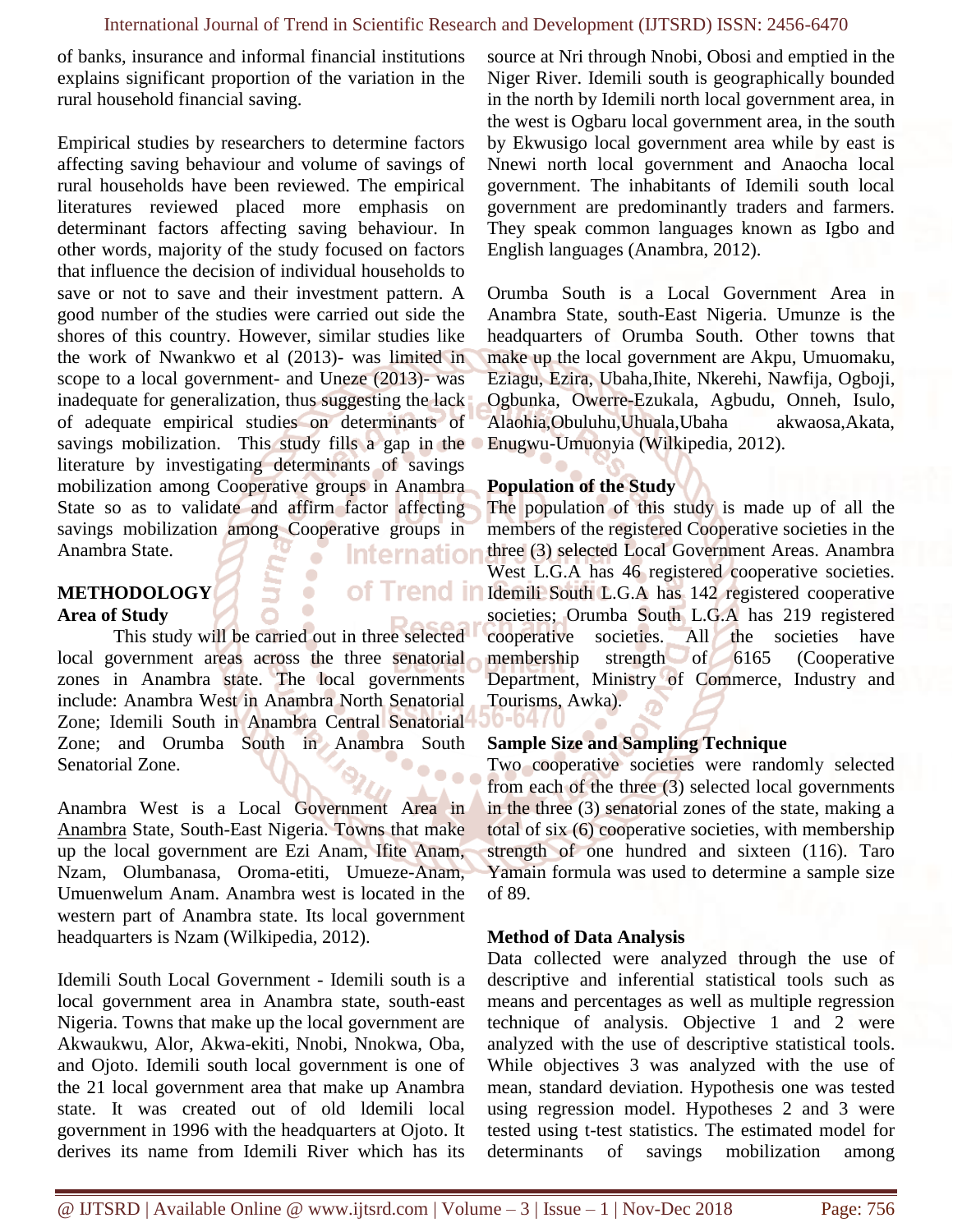cooperative groups in Idemili south local government area of Anambra state is implicitly shown as follows:

$$
Y = f(X_1, X_2, X_3, X_4, X_5, X_6, X_7, X_8, X_9 U)
$$

Where

- $y =$  amount saved (Naira)
- $X_1$  = Cooperative experience (In Years)
- $X_2 = Age (Years);$
- $X_3$  = Household size (In Number);
- $X_4$  = Farm size (Hectares);
- $X_5$  = Distance to savings institution (KM);
- $X_6$  = Household Income (Naira)
- $X_7$  = Educational level (Yrs spent in school);
- $X_8$  = Interest on saving (in %)
- $X_9$  = Household expenditure (In naira)
- $U = error term$

# **DATA PRESENTATION AND ANALYSIS**

#### **Table 1: Mean Monthly Savings of respondents.**

| <b>Variable</b>     |                  | Minimum   Maximum |                  |          | <b>Mean</b>          | <b>Std. Deviation</b> |  |
|---------------------|------------------|-------------------|------------------|----------|----------------------|-----------------------|--|
|                     | <b>Statistic</b> | <b>Statistic</b>  | <b>Statistic</b> |          | Statistic Std. Error | <b>Statistic</b>      |  |
| Savings of members  | 89               | 5500              | 45500            | 12241.57 | 116.037              | 10528.671             |  |
| Valid N (list wise) | 89               |                   |                  |          |                      |                       |  |

# **Source: Field Survey, 2017**

Table 1 shows the monthly range of savings of the members of the cooperatives. On the average the members save N12, 241.57 every month. The least monthly savings by a member was N5, 500 while the highest savings amount was N45, 500. This wide disparity in saving was also reflected in the standard deviation. Nevertheless, the average monthly savings is encouraging considering the fact that their monthly income is low: majority of the respondents earned between N20, 100 and N30, 000 monthly.

|                                   |    | <b>MIN</b> |                | <b>MAX</b>   Mean Statistic | <b>Std. Deviation Statistic</b> |
|-----------------------------------|----|------------|----------------|-----------------------------|---------------------------------|
| <b>Obtain Loans</b>               | 89 |            |                | 3.00                        | .769                            |
| Security                          | 89 |            |                | 4.00                        | .000                            |
| Emergencies/income smothing       | 89 | 3          | $\overline{4}$ | 3.91                        | .288                            |
| <b>Housing</b>                    | 89 |            |                | 2.78                        | .997                            |
| <b>Purchse Appliances</b>         | 89 |            |                | 2.66                        | .811                            |
| <b>Purchase Farm Inputs</b>       | 89 | 2          | 4              | 2.78                        | .938                            |
| Education                         | 89 |            | 4              | 2.35                        | 1.067                           |
| Investment                        | 89 | 2          |                | 3.53                        | .770                            |
| <b>Statutory as Coop. Members</b> | 89 | 3          |                | 3.87                        | .343                            |
| Valid N (listwise)                | 89 |            |                |                             |                                 |

### **Table 2: Distribution according to respondents reasons for saving**

# **Source: Field Survey, 2017**

From table 2 the major reasons for saving as indicated by the respondents include security, statutory as cooperative member, investment and to obtain Loans. This is obtained from their mean statistics of 4.00, 3.87, 3.53 and 3.00 respectively.

# **Tests of Hypotheses**

# **Hypothesis one:**

**Ho1:** There is no significant variation in the savings of the members of the cooperative societies. **Ha<sub>1</sub>**: There is a significant variation in the savings of the members of the cooperative societies.

# **Table3: T-test result on differences in variation of savings of members of the cooperative**

| <b>Variable</b>                   | <b>Test Value = 0</b> |    |       |                                           |                                              |          |  |  |
|-----------------------------------|-----------------------|----|-------|-------------------------------------------|----------------------------------------------|----------|--|--|
|                                   |                       |    |       | <b>Df</b> Sig. (2-tailed) Mean Difference | 95% Confidence Interval<br>of the Difference |          |  |  |
|                                   |                       |    |       |                                           | Lower                                        | Upper    |  |  |
| Savings of coop members   10.969  |                       | 88 | 0.000 | 12241.573                                 | 10023.68                                     | 14459.46 |  |  |
| <b>Source: Field Survey, 2017</b> |                       |    |       |                                           |                                              |          |  |  |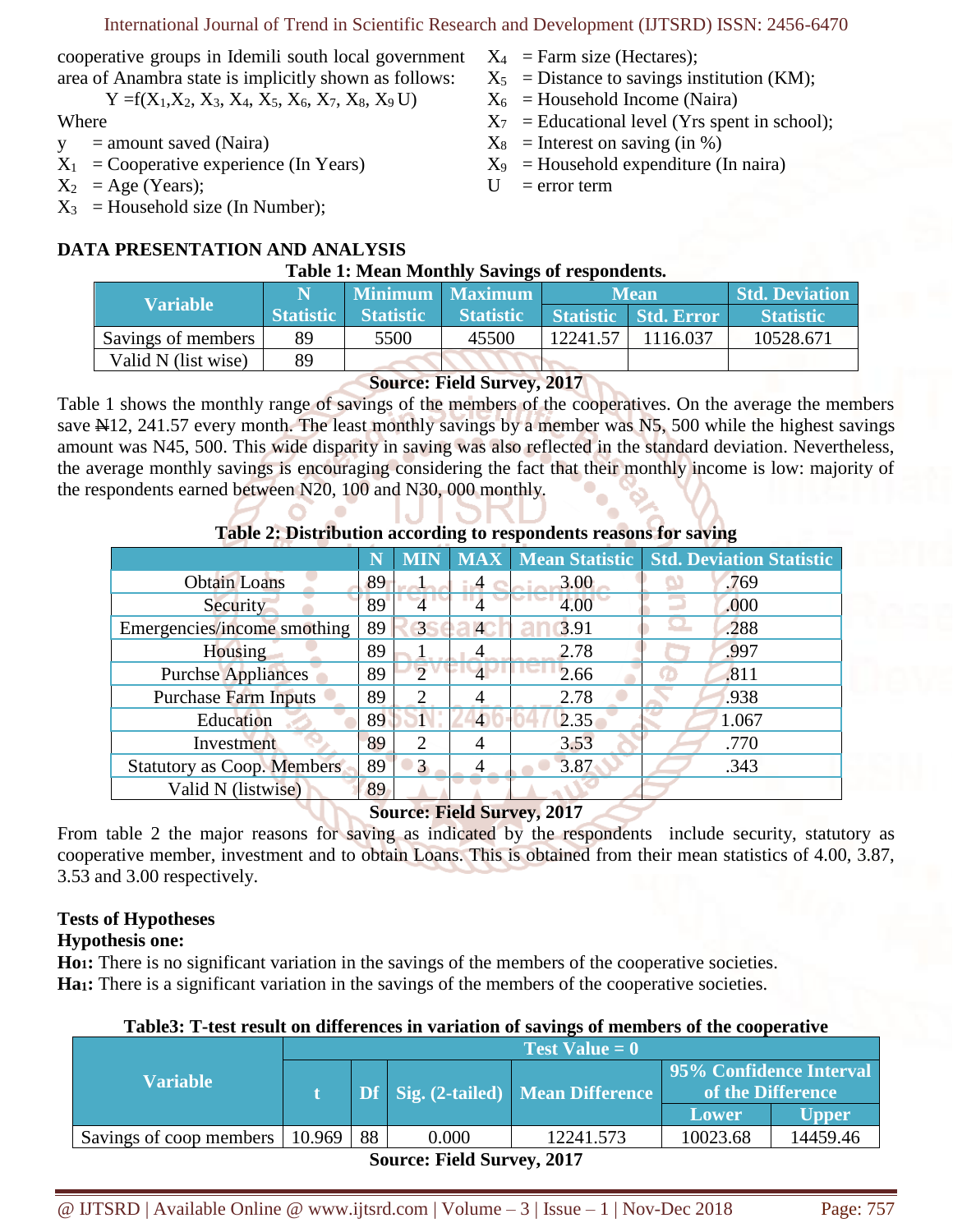#### International Journal of Trend in Scientific Research and Development (IJTSRD) ISSN: 2456-6470

Hypothesis one states that there is no significant variation in the savings of the members of the cooperative groups. To test the hypothesis the t-test statistics was employed. Table 3 is a summary of the t-test values on the mean differences in the opinion of the farmers. The result of the test shows that the t-calculated value was significant at 0.000 significant levels. This implies that there is a significant variation in the range of savings of the members of the cooperative societies, hence, the need to improve the livelihood strategies of the farmers to bridge the noticeable gap that exist in the farmers savings range.

#### **Hypothesis two:**

- **Ho<sup>2</sup> :** The socio-economic characteristics of members of cooperative groups do not significantly determine the savings of cooperative members.
- .**Ha<sup>2</sup> :** The socio-economic characteristics of members of cooperatives significantly determine the savings of cooperative members.

| Table 4: Socio-economic characteristics influencing savings among members of cooperatives |
|-------------------------------------------------------------------------------------------|
| <b>(Regression Result)</b>                                                                |

| (INCEL COOLUMN ANGULI)                    |           |                   |             |       |  |  |  |  |  |
|-------------------------------------------|-----------|-------------------|-------------|-------|--|--|--|--|--|
| <b>Model</b>                              | B         | <b>Std. error</b> | $\mathbf T$ | Sig.  |  |  |  |  |  |
| <b>CONSTANT</b>                           | 0.987     | 0.089             | 11.121      | 0.066 |  |  |  |  |  |
| <b>Duration of Cooperative Membership</b> | 71.894    | 2.939             | 24.459      | 0.021 |  |  |  |  |  |
| Age                                       | $-19.546$ | 19.546            | $-1.755$    | 0.283 |  |  |  |  |  |
| Household Size                            | $-12.433$ | 2.893             | $-4.297$    | 0.000 |  |  |  |  |  |
| <b>Farm Size</b>                          | 41.831    | 6.326             | 6.613       | 0.012 |  |  |  |  |  |
| Distance to the savings Institution       | $-24.536$ | 2.683             | 9.145       | 0.000 |  |  |  |  |  |
| <b>Household Income</b>                   | 10.137    | 0.842             | 12.039      | 0.001 |  |  |  |  |  |
| <b>Educational Qualification</b>          | 0.104     | 0.024             | 4.242       | 0.000 |  |  |  |  |  |
| Interest paid on savings                  | 1.748     | 0.668             | 2.617       | 0.041 |  |  |  |  |  |
| Household Expenditure                     | $-0.242$  | 0.063             | $-3.832$    | 0.000 |  |  |  |  |  |
| $\bf R$                                   | 0.957     |                   |             |       |  |  |  |  |  |
| $\mathbb{R}^2$                            | 0.916     |                   |             |       |  |  |  |  |  |
| Adj. $\mathbb{R}^2$                       | 0.906     |                   |             |       |  |  |  |  |  |
| <b>F-statistic</b>                        | 95.342    |                   |             | 0.000 |  |  |  |  |  |
|                                           |           |                   |             |       |  |  |  |  |  |

**Dependent variable:** Amount saved

Table 4 shows socio-economic characteristics influencing savings among members of cooperative societies in Anambra State. The model was presented in the linear form. The linear functional form was chosen based on the high value of the  $\mathbb{R}^2$ , more significant coefficients and expected signs. The  $\mathbb{R}^2$ value of 0.916 obtains indicates that about 91.6% of observed variation in savings by farmers could be attributed to the combined influence of the various independent variables included in the regression equation. The F-statistic with 95.342 was significant at 0.000 levels of significance. With the exception of age which was not significant, cooperative experience, Household size, Farm size, Distance to savings institution, Household Income, Educational level, Interest on saving, Household expenditure are significant determinants of savings among cooperative societies in the Anambra state. In view of the fact that the F ratio with a value of 95% was

significant at 0.00 levels, we reject null hypothesis and accept the alternate and then conclude that socioeconomic characteristics of members significantly determine the savings of members of cooperative societies in the state.

#### **Conclusion and Recommendations**

From the analysis of the study we deduce that:

- 1. On the average the members saved  $\mathbb{N}12$ , 241.57 every month. The average monthly savings is encouraging considering the fact that their monthly income is low. However, their saving potential could be as a result of their membership of cooperative.
- 2. The major reasons for saving as indicated by the respondents include Security, Statutory as Cooperative Member, Investment and to obtain Loans. This is obtained from their mean statistics of 4.00, 3.87, 3.53 and 3.00 respectively.